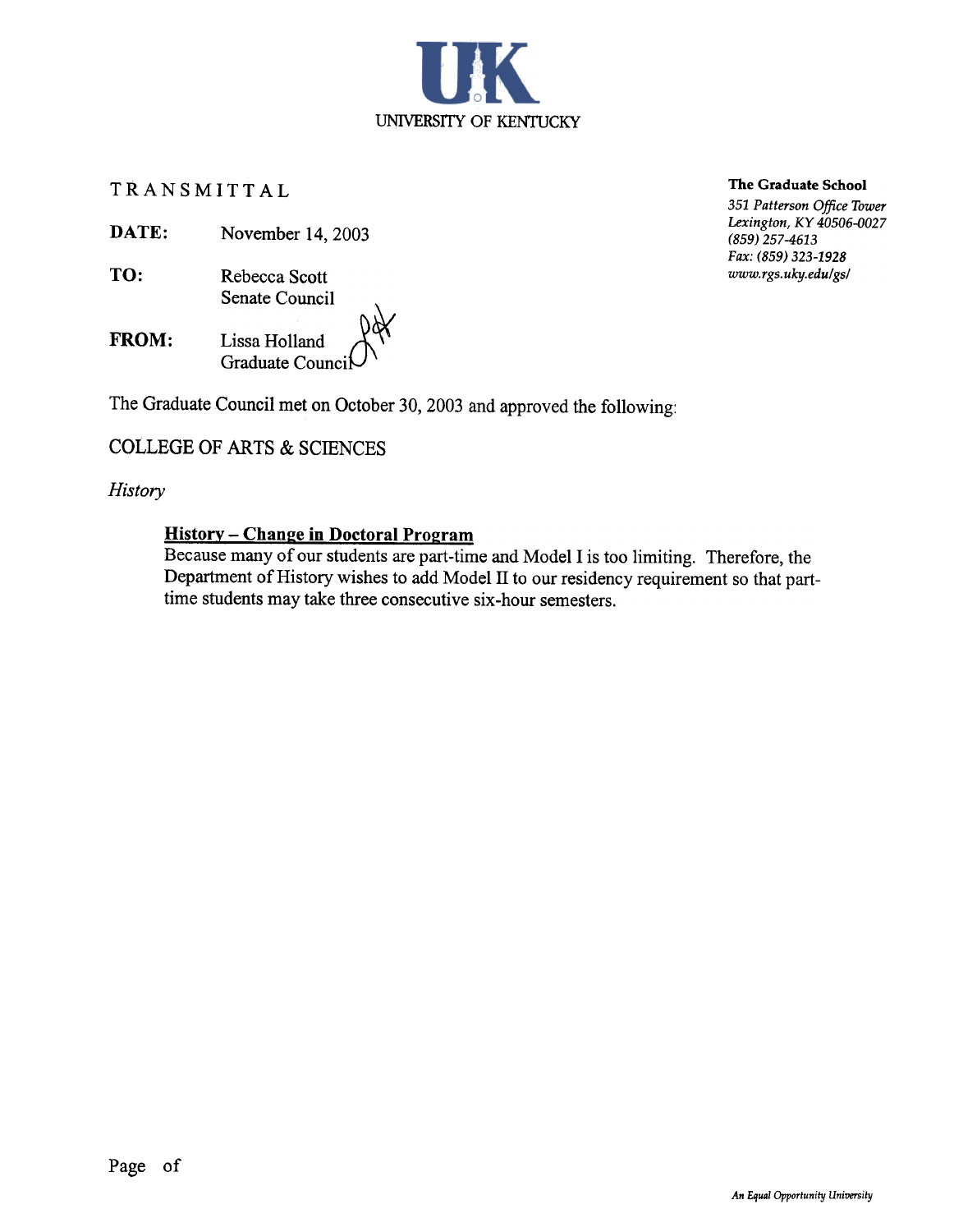

# REQUEST FOR CHANGE IN DOCTORAL DEGREE PROGRAM

| College:<br>Degree Title (Old): |                                        | GRADUATE SCHOOL                                                                                                                                                                                    | Bulletin pp<br>Degree Title (New) | 43 |                                                                                                                                                                                                                                      |
|---------------------------------|----------------------------------------|----------------------------------------------------------------------------------------------------------------------------------------------------------------------------------------------------|-----------------------------------|----|--------------------------------------------------------------------------------------------------------------------------------------------------------------------------------------------------------------------------------------|
| CIP Code:                       |                                        |                                                                                                                                                                                                    |                                   |    |                                                                                                                                                                                                                                      |
|                                 |                                        |                                                                                                                                                                                                    |                                   |    |                                                                                                                                                                                                                                      |
|                                 |                                        |                                                                                                                                                                                                    |                                   |    |                                                                                                                                                                                                                                      |
|                                 |                                        | PROPOSED CHANGE(S) IN PROGRAM REQUIREMENTS                                                                                                                                                         | Current                           |    | Proposed                                                                                                                                                                                                                             |
|                                 |                                        | Number of transfer credits allowed                                                                                                                                                                 |                                   |    |                                                                                                                                                                                                                                      |
| 2.                              | Residence requirement                  |                                                                                                                                                                                                    |                                   |    |                                                                                                                                                                                                                                      |
|                                 | Exams)                                 | (minimum of one year before and after Qualifying                                                                                                                                                   |                                   |    | <u>re de les construits de la construit de la construit de la construit de la construit de la construit de la con</u><br>a change of the company                                                                                     |
|                                 |                                        | Language(s) and/or skill(s) required                                                                                                                                                               |                                   |    | <u> District Company and the property of the second property of the second property of the second property of the second property of the second property of the second property of the second property of the second property of</u> |
|                                 |                                        |                                                                                                                                                                                                    |                                   |    |                                                                                                                                                                                                                                      |
| 4.                              | Provisions for monitoring progress and |                                                                                                                                                                                                    | <u> De Barbara (Barbara)</u>      |    | <u> Antonio Alemania (Antonio Antonio </u>                                                                                                                                                                                           |
|                                 | Termination criteria                   |                                                                                                                                                                                                    |                                   |    | ___________                                                                                                                                                                                                                          |
| 5.                              |                                        | Total credit hours required (if applicable)                                                                                                                                                        |                                   |    | states and the control of the control of                                                                                                                                                                                             |
| 6.                              |                                        | Required courses (if applicable)                                                                                                                                                                   |                                   |    | <u> 1990 – Samuel Barbara, Amerikaansk politiker (</u>                                                                                                                                                                               |
|                                 |                                        |                                                                                                                                                                                                    |                                   |    | <u> 1989 - Alexandr Store et al.</u><br><u>spectrum in each formal companies and</u>                                                                                                                                                 |
|                                 |                                        |                                                                                                                                                                                                    |                                   |    | <u> Harry Holland (Maria Barata)</u>                                                                                                                                                                                                 |
|                                 |                                        | Required distribution of courses within program                                                                                                                                                    | _________________                 |    | <u> a literatura de ser</u>                                                                                                                                                                                                          |
|                                 | (if applicable)                        |                                                                                                                                                                                                    |                                   |    |                                                                                                                                                                                                                                      |
|                                 |                                        |                                                                                                                                                                                                    |                                   |    |                                                                                                                                                                                                                                      |
| 8.                              | (if applicable)                        | Minor area or courses outside program required                                                                                                                                                     |                                   |    |                                                                                                                                                                                                                                      |
|                                 |                                        |                                                                                                                                                                                                    |                                   |    |                                                                                                                                                                                                                                      |
| 9.                              | $(400G-500/600-700)$                   | Distribution of courses levels required                                                                                                                                                            |                                   |    |                                                                                                                                                                                                                                      |
|                                 |                                        |                                                                                                                                                                                                    |                                   |    |                                                                                                                                                                                                                                      |
| 10.                             |                                        | Qualifying examination requirements                                                                                                                                                                |                                   |    | ر المعروف المستقلة المستقلة المستقلة المستقلة المستقلة المستقلة المستقلة المستقلة المستقلة المستقلة المستقلة ا                                                                                                                       |
|                                 |                                        |                                                                                                                                                                                                    |                                   |    |                                                                                                                                                                                                                                      |
|                                 |                                        | NOTE: To the extent that changes in 6 or 8 above involve additional courses to other programs, please include documentation from<br>the program(s) pertaining to the availability of such courses. |                                   |    |                                                                                                                                                                                                                                      |
|                                 |                                        |                                                                                                                                                                                                    |                                   |    | <b>JUL 10 2003</b>                                                                                                                                                                                                                   |